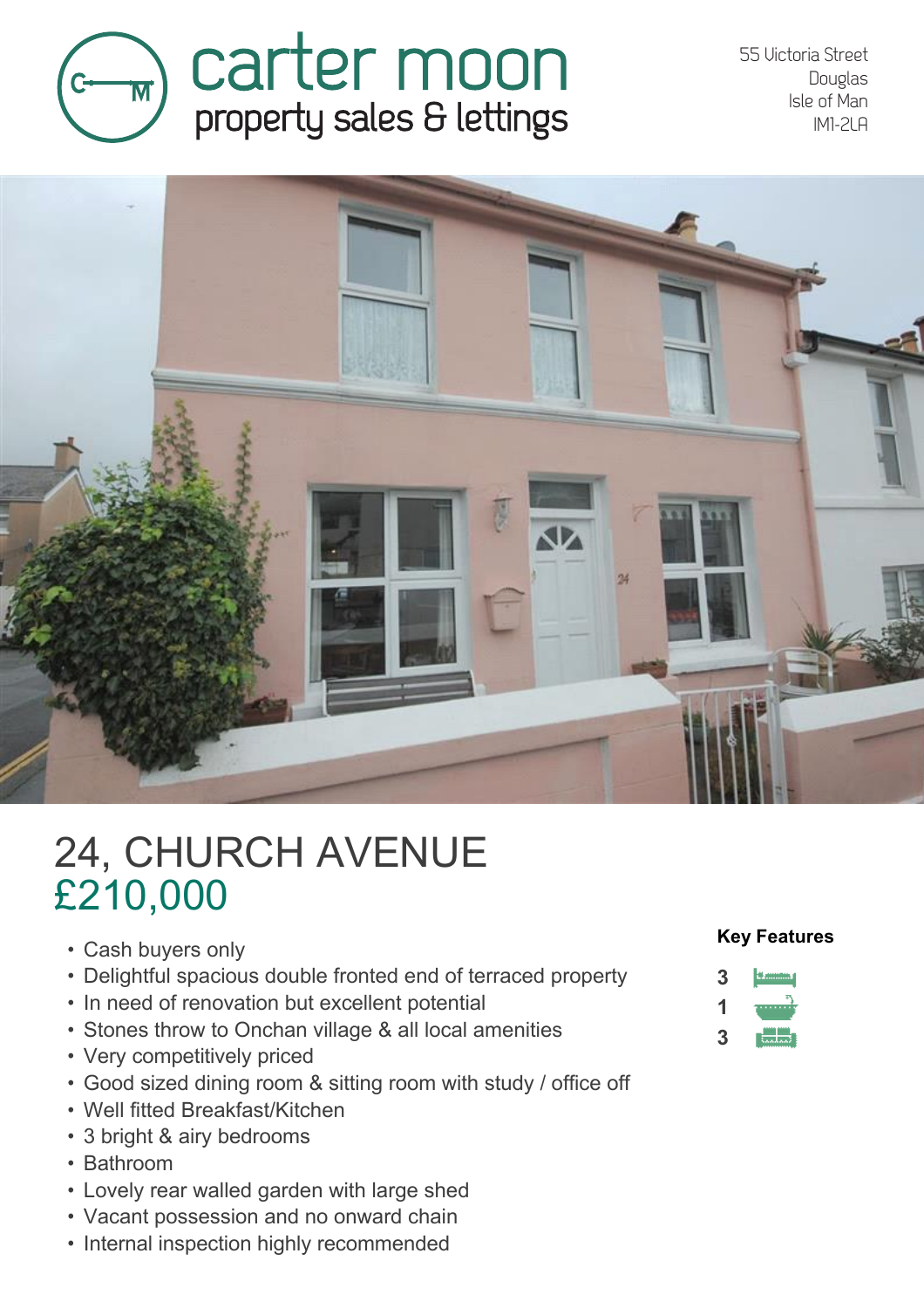#### **Full Description**

Ideal for cash buyers, this competitively priced double fronted end of terraced house offers deceptively spacious accommodation throughout with 2 sizable reception rooms ( 1 with working open fireplace ) office / study off, attractive large breakfast kitchen, 3 bright & airy bedrooms & bathroom. Good storage facilities. Outside there is a pleasant rear walled garden with large shed ( power & lighting ) The property runs on gas central heating ( 2 yr old boiler ) & is fully uPVC double glazed. This is an ideal property for those who want to stamp there own identity on it. Needs some modernistaion and renovation. Located a stones throw from Onchan village. Inspection advised !

Full details & measurements are as follows - Ground floor. Gate & pathway to front entrance with night light. Timber door with glazed glass inset to - HALLWAY Smoke alarm. Power points. Electrics fuse box. Staircase to first floor. Reception rooms. LOUNGE / FAMILY ROOM ( 16ft 1 - 9ft 8 ) Feature ornate open fireplace set in tile surround & slips. Cove ceiling. TV connection. Multiple power points. Attractive timber flooring. Opening to -

STUDY / OFFICE ( 7ft 7 - 5ft 11 ) Ceiling downlighting. Parque flooring. Internet connection. Multiple power points. Windows which provide plenty of natural light.

DINING AREA ( 13ft 4 - 8ft 6) Feature central fireplace with ornate timber surround and tile slips. Coved ceiling. Alcove with shelving. Multiple power points. Under stairs storage cupboard. Wide opening to -

#### DINING KITCHEN (12ft 6 - 9ft 2)

OPEN PLAN DINING/ KITCHEN

Spacious kitchen that's fitted with a good range of high gloss fronted base, wall and drawer units. Additional corner shelving. Generous laminate work surfaces incorporating 1.5 stainless steel sink with chrome mixer tap and drainer. Tiled splashbacks. Attractive ceramic tiled flooring. Appliances include slot in four ring electric cooker/double oven with filter facilities above. Space for under counter washing machine and fridge freezer. Telephone connection. Multiple power points. Access to rear walled gardens.

FIRST FLOOR LANDING Skylight window which provides plenty of natural light. Downlighting.

BEDROM 1 (13ft 6 - 11ft 4)

Good sized bright and airy bedroom with ample space for stand alone furnishings. Built in double wardrobe with hanging rail. Multiple power points. coved ceiling.

BEDROOM 2 (11ft 11 - 9ft 9)

Well proportioned bright and airy room with built in wardrobes and over head storage units to one wall. Coved ceiling. Multiple power points.

BEDROOM 3 (8ft 8 - 6ft 10) Lovely cozy room with rear garden aspect. Internet connection. Multiple power points.

BATHROOM (11ft 8 - 6ft 2)

Fitted with a full suite comprising a shower cubicle, bath unit with chrome shower attachment, pedestal wash hand basin and toilet. Fitted mirror and shaver light/socket. Towel rail. Wall mounted medicine cabinet. Glazed window that provides plenty of natural light.

WALK IN AIRING CUPBOARD (4ft 6-2ft 3)

Houses new gas fired central heating boiler. Fitted shelving.

#### OUTSIDE

To the front of the property there is a forecourt garden with colourful plants and shrubs. Sitting area. Dwarf walled boundaries. To the rear of the property there is a delightful walled garden with external lighting and tap connection. Gate to service lane. Large garden shed with power and lighting.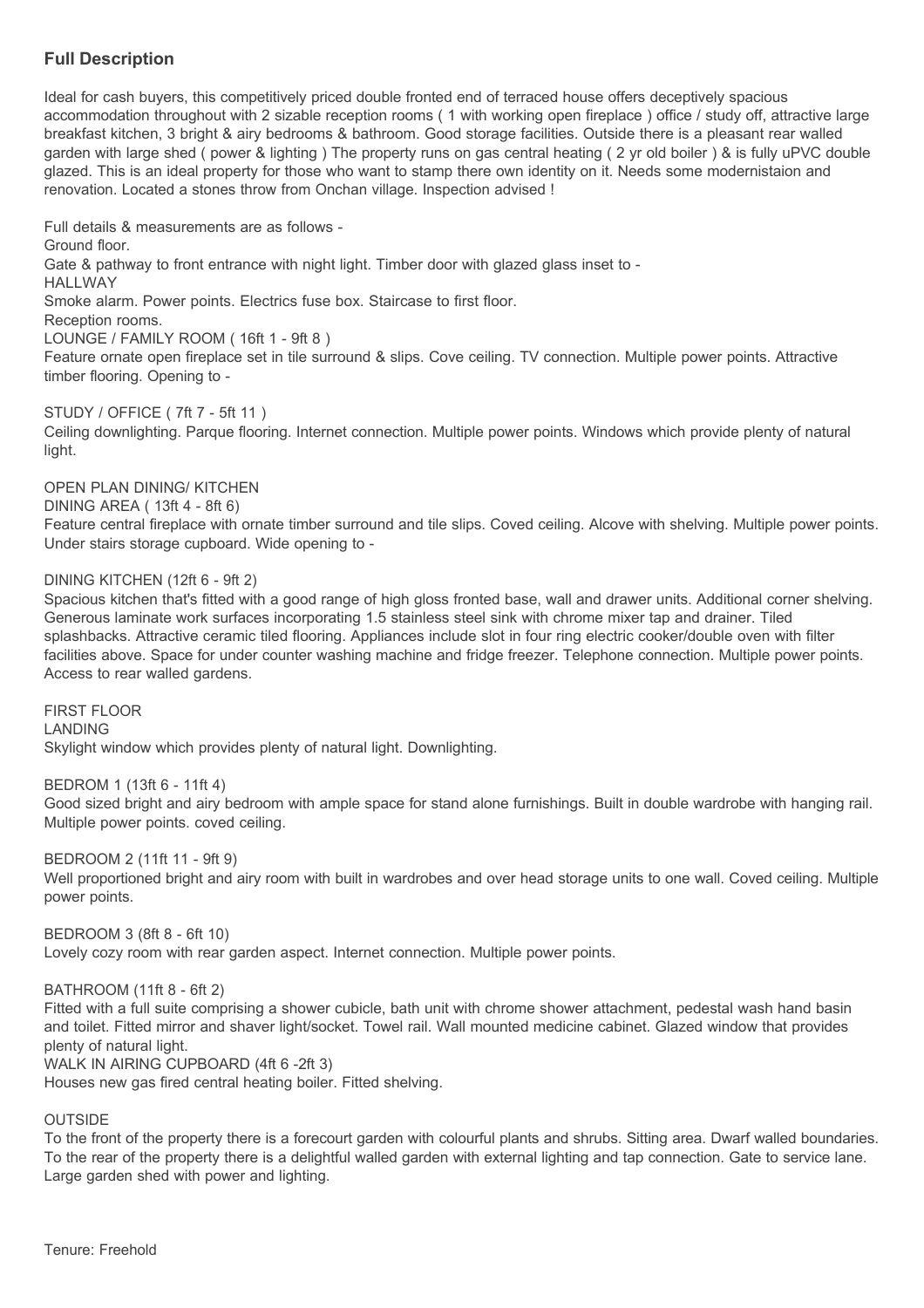